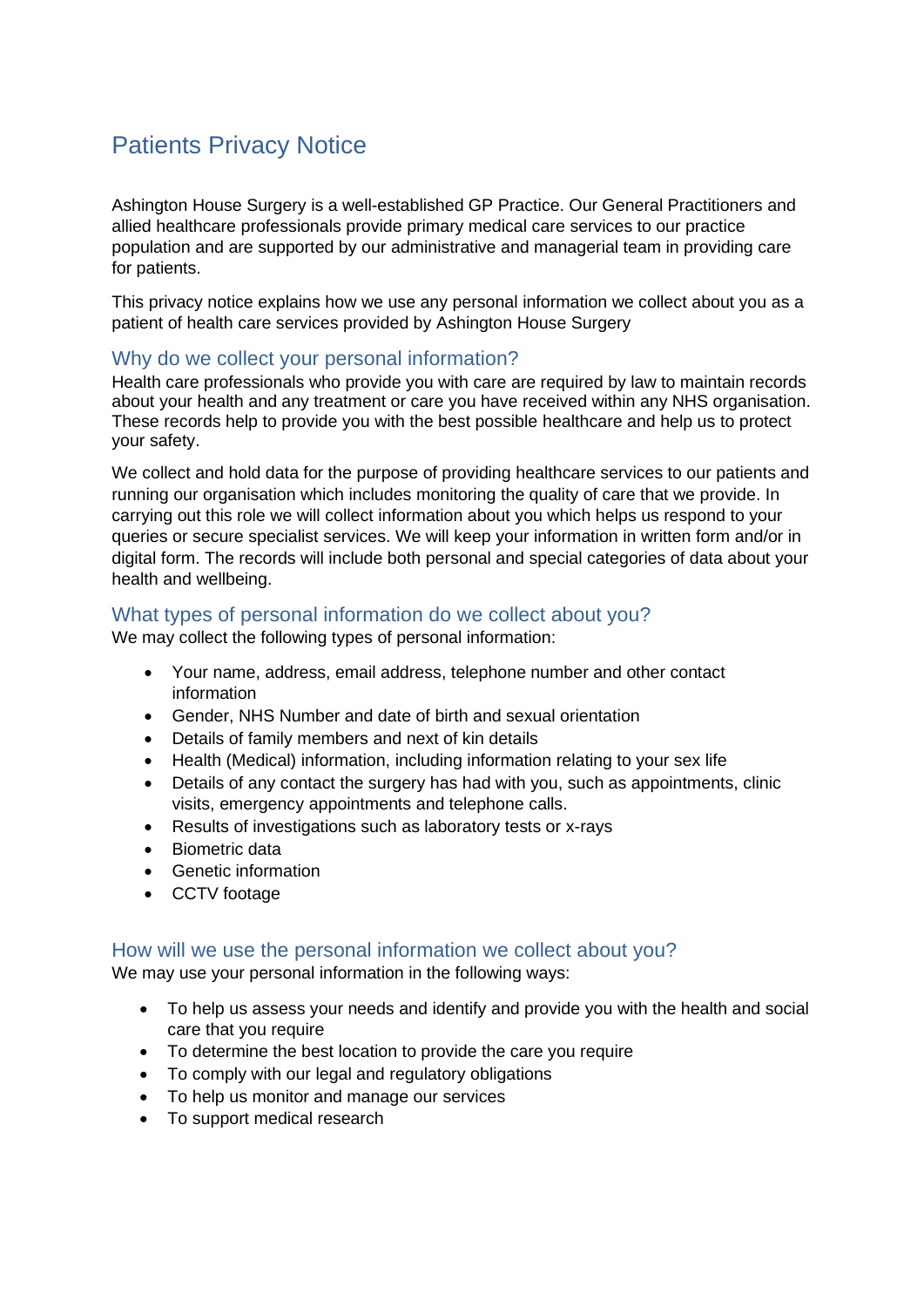# Text (SMS) messages

If you have provided your mobile telephone number, we may use this to send automatic appointment reminders, requests to complete surveys or to make you aware of services provided by the surgery that we feel will be to your benefit.

If you do not wish to receive these text messages, please let the reception team know.

# Call recording

Recordings of calls made and received by Ashington House Surgery may be used to support the learning and development of our staff and to improve the service we provide to our patients.

They may also be used when reviewing incidents, compliments or complaints.

Call recordings will be managed in the same way as all other personal information processed by us and in line with current data protection legislation.

# CCTV footage

Ashington House Surgery use Close Circuit Television (CCTV) to record images within public areas of the practice for the safety and security of our patients and staff.

CCTV footage is managed in the same way as all other personal data processed by us and in line with current legislation.

# Data processors

We may use the services of a data processor to assist us with some of our data processing, but this is done under a contract with direct instruction from us that controls how they will handle patient information and ensures they treat any information in line with the General Data Protection Regulation, confidentiality, privacy law, and any other laws that apply.

# How will we share your personal information?

We may share your personal information with other health and social care professionals and members of their care teams to support your ongoing health and or social care and achieve the best possible outcome for you. This may include:

## • Primary Care Network

Ashington House Surgery is a member of the Brunel Health Group Primary Care Network (PCN) so you may be contacted by or treated by one of the other practices within the PCN. In order to support and provide healthcare services to you, they will require access to your patient record.

## • Patient Referrals

With your agreement, we may refer you to other services and healthcare providers for services not provided by Ashington House Surgery

#### • Other Providers of Healthcare

We will share your information with other providers of healthcare services to enable them to support us in providing you with direct healthcare. This may include NHS organisations or private companies providing healthcare services for the NHS.

#### • Care Homes or Social Care Services

Sometimes the clinicians caring for you may need to share some of your information with others who are also supporting you outside of the practice.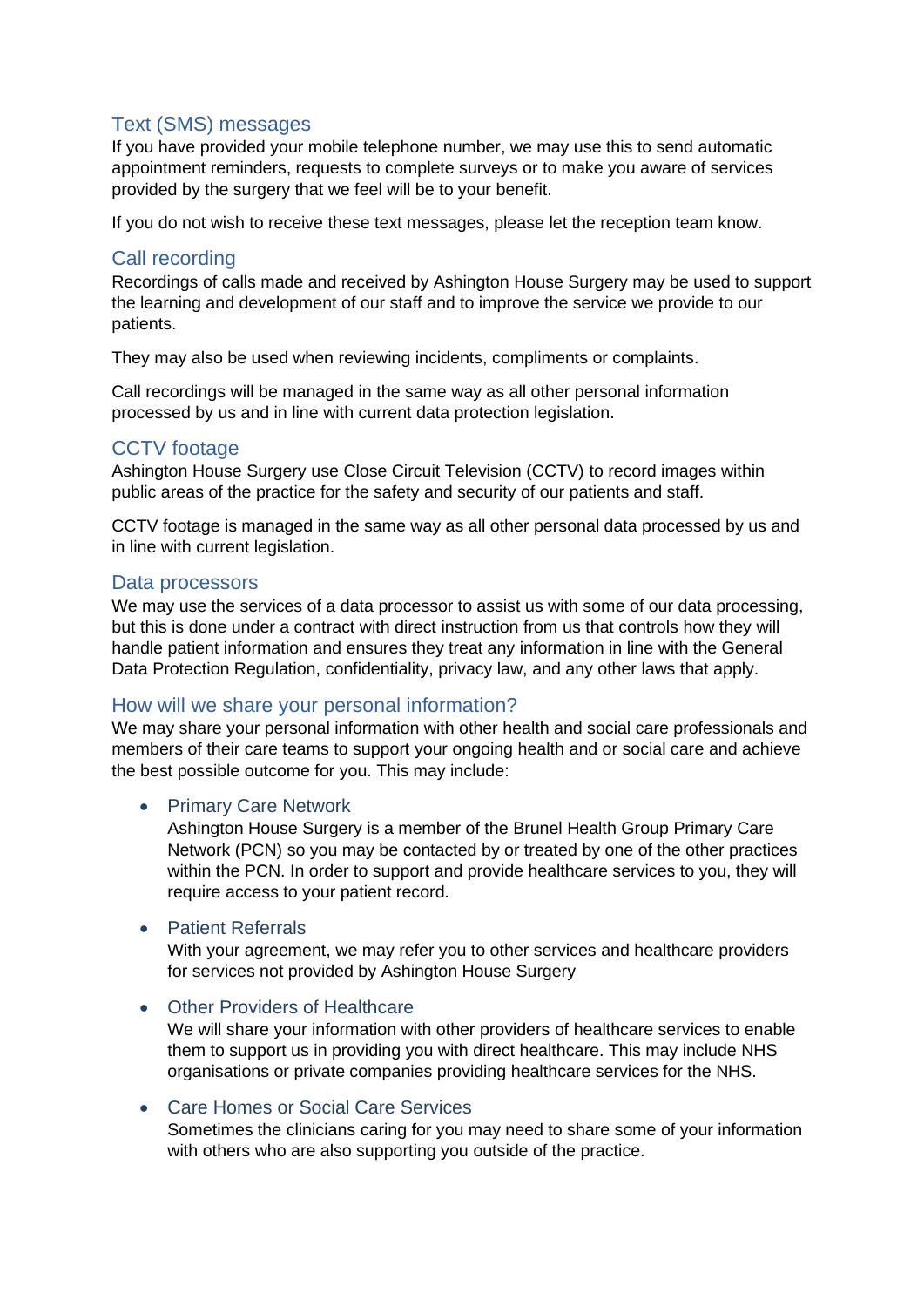## • Local Authority

The local authority (council) provides health or social care services or assists us in providing direct healthcare services to you. We will share your personal information with them to enable this to take place.

#### • Safeguarding

We will share your personal information with the safeguarding teams of other health and social care providers where there is a need to assess and evaluate any safeguarding concerns. Your personal information will only be shared for this reason when it is required for the safety of the individuals concerned.

## • Summary Care Record (SCR)

Your Summary Care Record is an electronic record of important patient information created from the GP medical records. It contains information about medications, allergies and any bad reactions to medications in the past. It can be seen by staff in other areas of the health and care system involved in your direct care.

## • Integrated Care Records (ICR)

An Integrated Care Record allows other health and care providers who are directly involved with your care to access appropriate, timely and relevant information about you to enable them to support your heath and care. Further details about the ICR can be found here:

<https://bswccg.nhs.uk/your-health/integrated-care-record>

#### • GP Connect

GP Connect is a system that allows other health and care providers access to your GP medical records to enable them to support your heath and care when you are seen outside your normal GP surgery.

#### • NHS Digital

In order to comply with its legal obligations this practice may send data to NHS Digital when directed by the Secretary of State for Health under the Health and Social Care Act 2012.

This practice contributes to national clinical audits and will send the data, which are required by NHS Digital when the law allows. This may include demographic data, such as date of birth and information about your health, which is recorded in coded form. For example, the clinical code for diabetes or high blood pressure.

#### • National Services

There are some national services like the national Cancer Screening Programme that collect and keep information from across the NHS. This is how the NHS knows when to contact you about services like cancer screening.

#### • Medical Research

With your consent, we will share information from medical records to support medical research when the law allows us to do so. For example, to learn more about why people get ill and what treatment might work best. This is important because:

o The use of information from GP medical records is very useful in developing new treatments and medicines.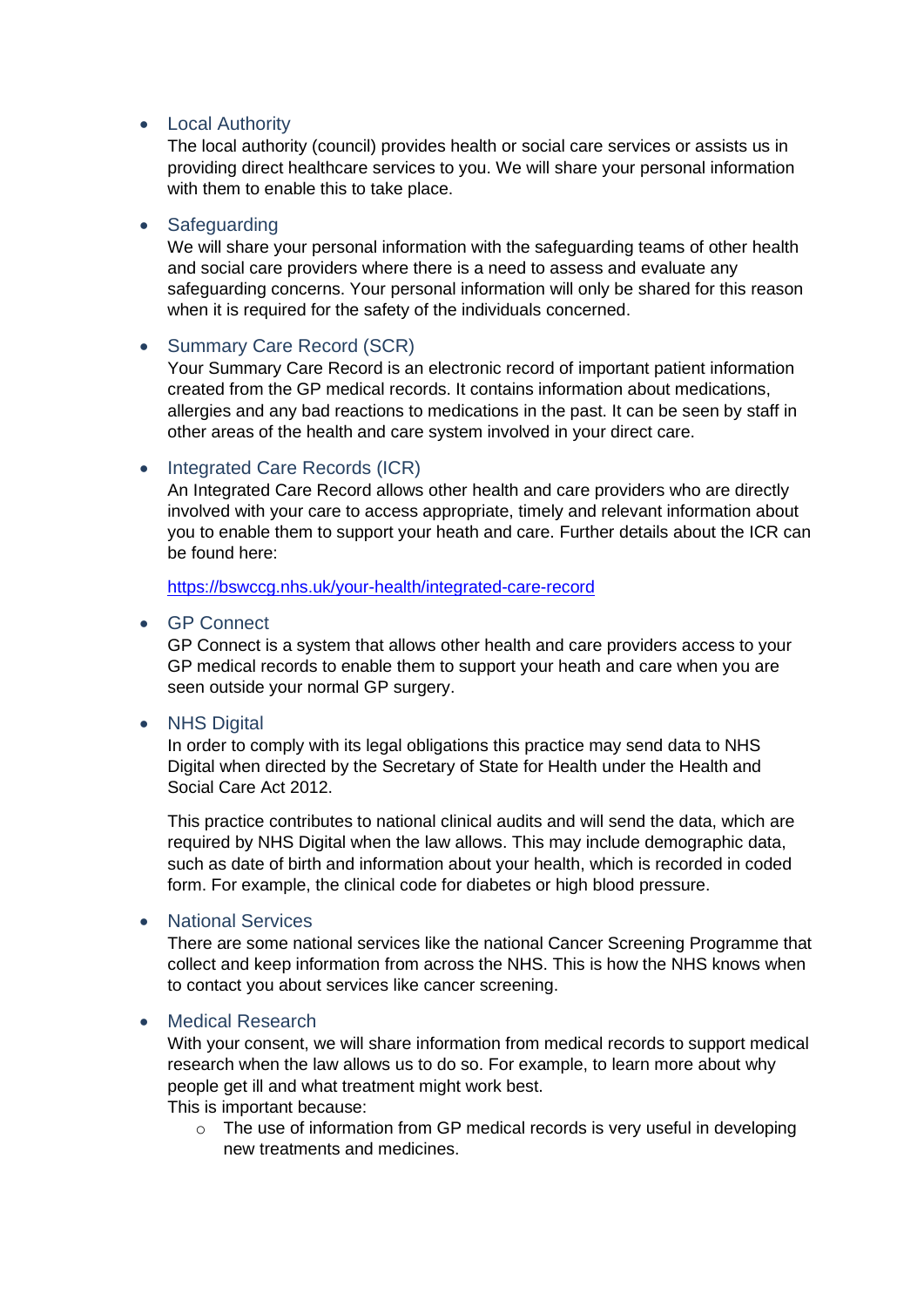$\circ$  Medical researchers use information from medical records to help answer important questions about illnesses and disease so that improvements can be made to the care and treatment patients receive.

We share information with the following medical research organisations with your explicit consent or when the law allows:

Any medical or health related personal information will be treated with confidence in line with the common law duty of confidentiality and the Confidentiality NHS Code of Practice.

We may be required to share information with organisations in order to comply with our legal and regulatory obligations. This may include:

#### • Care Quality Commission (CQC)

The CQC regulates health and care services to ensure that safe care is provided. The law requires that we must report certain serious events to the CQC, for example, when patient safety has been put at risk. Further information about the CQC can be found here:

<http://www.cqc.org.uk/>

#### • Public Health England

The law requires us to share data for public health reasons, for example to prevent the spread of infectious diseases or other diseases which threaten the health of the population. We will report the relevant information to local health protection team or Public Health England. Further information about Public Health England can be found here:

[https://www.gov.uk/guidance/notifiable-diseases-and-causative-organisms](https://www.gov.uk/guidance/notifiable-diseases-and-causative-organisms-how-to-report)[how-to-report](https://www.gov.uk/guidance/notifiable-diseases-and-causative-organisms-how-to-report)

#### • Other NHS Organisations

Sometimes the practice will share information with other NHS organisations that do not directly care for you, such as the Clinical Commissioning Group. However, this information will be anonymous and does not include anything written as notes by the GP and cannot be linked to you.

We will not share your information with organisations other than health and social care providers without your consent unless the law allows or requires us to.

# NHS National Data Opt-out

Whenever you use a health or care service, such as attending Accident & Emergency or using Community Care Services, important information about you is collected in a patient record for that service. Collecting this confidential patient information helps to ensure you get the best possible care and treatment.

The confidential patient information collected about you when you use these services can also be used and provided to other organisations for purposes beyond your individual care where allowed by law.

You have a choice about whether you want your confidential patient information to be used in this way. If you are happy with this use of information, you do not need to do anything. If you choose to opt out your confidential patient information will still be used to support your individual care.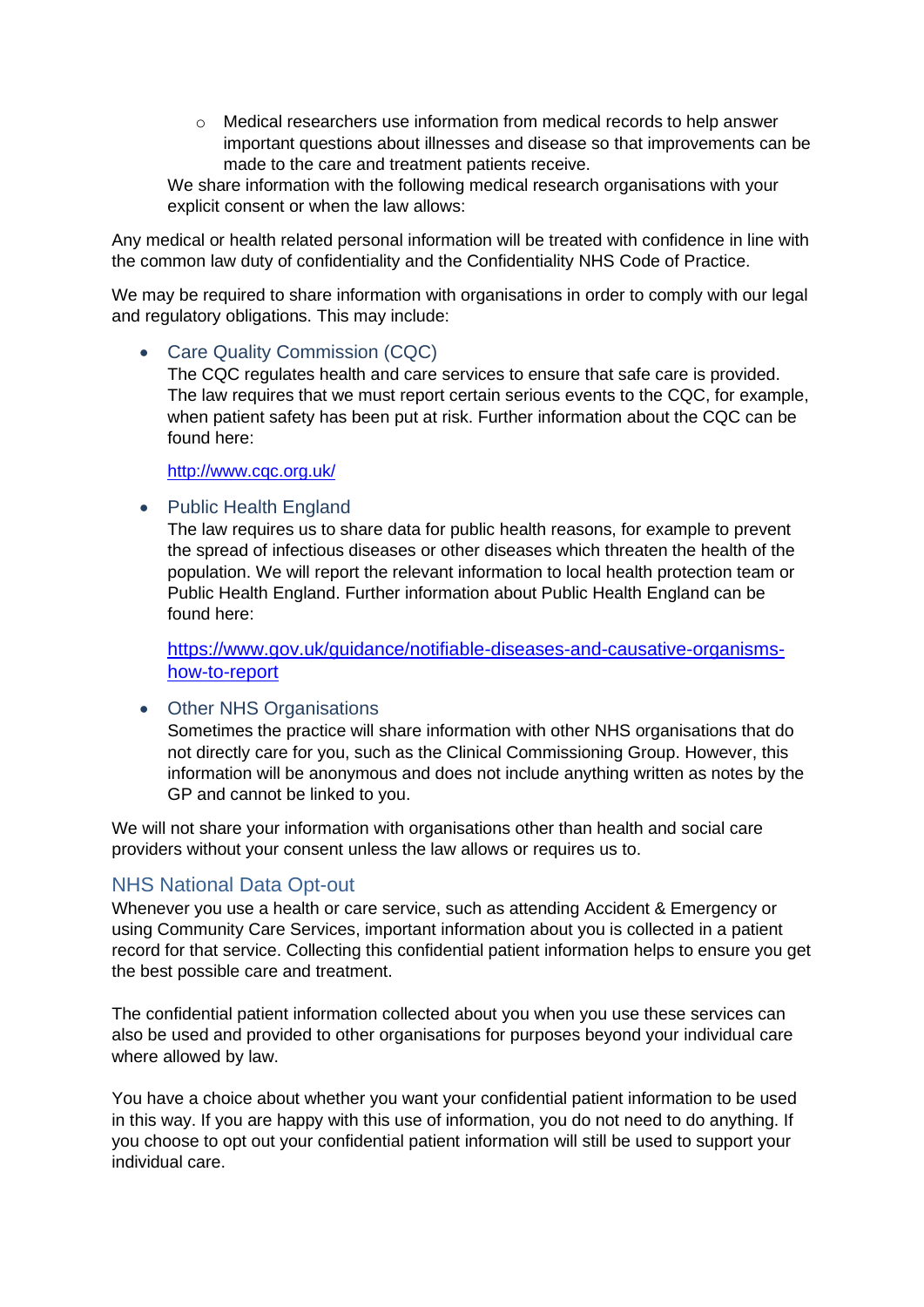We do not share your confidential patient information for purposes beyond your individual care without your permission. When sharing data for planning and reporting purposes, we use anonymised data so that you cannot be identified in which case your confidential patient information isn't required.

Information being used or shared for purposes beyond individual care does not include your confidential patient information being shared with insurance companies or used for marketing purposes and information would only be used in this way with your specific agreement.

Health and care organisations that process confidential patient information have to put systems and processes in place so they can be compliant with the national data opt-out. They must respect and apply your opt-out preference if they want to use or share your confidential patient information for purposes beyond your individual care.

Ashington House Surgery are currently compliant with the national data-out policy as we do not share your confidential patient information for purposes beyond your individual care without your permission.

To find out more or to register your choice to opt out, please visit [www.nhs.uk/your-nhs-data](http://www.nhs.uk/your-nhs-data-matters)[matters](http://www.nhs.uk/your-nhs-data-matters)

You can change your choice at any time.

## How long do we keep your personal information?

We follow the Records Management Code of Practice for Health and Social Care 2016 records retention schedule published by the Information Governance Alliance for the Department of Health which states that electronic patient records should be retained for 10 years from the date of death. At that point, all personal data we hold on you will be securely deleted.

We keep recordings of our calls for 6 years.

We keep CCTV footage for 2 weeks.

#### Legal basis

We have been commissioned by the Bath and North East Summerset, Swindon and Wiltshire Clinical Commissioning Group to provide a GP surgery service and it is necessary for the performance of this task in the public interest for us to process your personal data.

We will use your special categories of personal data, such as that relating to your race, ethnic origin, and health for the purposes of providing you with health or social care or the management of health or social care systems and services. Such processing will only be carried out by a health or social work professional or by another person who owes a duty of confidentiality under legislation or a rule of law.

In some circumstances, we may process your personal information on the basis that:

- it is necessary to protect your vital interests;
- we are required to do so in order to comply with legal obligations to which we are subject;
- we are required to do so for the establishment, exercise or defence of a legal claim;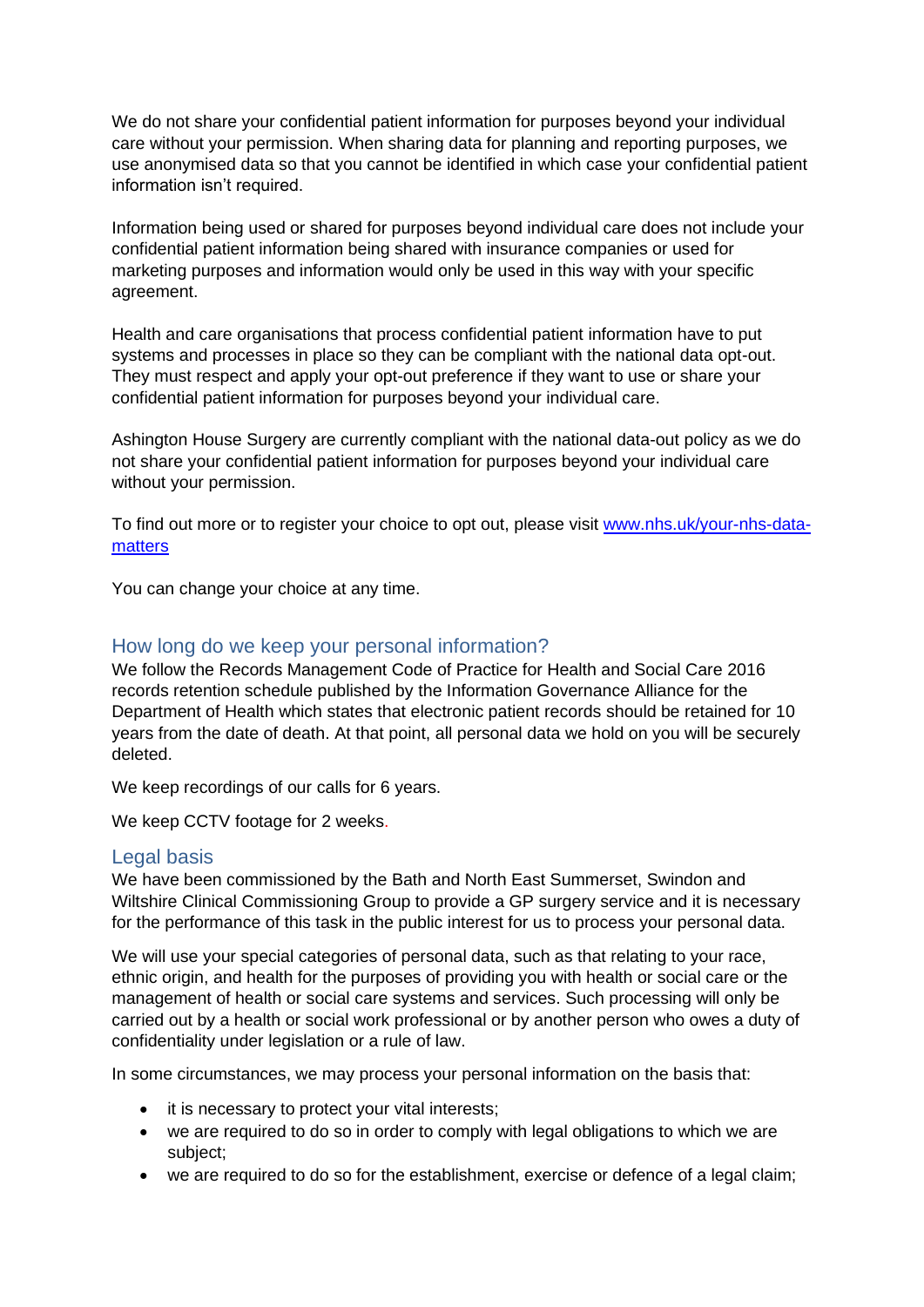or

• you have given us your explicit consent to do so.

# MedLink

We use MedLink to assist us in delivering healthcare services to our patients that register to use MedLink. When you register to use MedLink, you give your explicit consent (permission) for MedLink to collect and use your personal information for the services provided by MedLink.

MedLink will share your personal information with us in the format of a consultation summary of the information you provided to MedLink.

Full details about how MedLink will process your personal information can be found on their privacy notice here:

<https://medlinksolutions.co.uk/privacy/>

## Your rights

You have a right to:

- ask for a copy of the information we hold about you;
- correct inaccuracies in the information we hold about you
- withdraw any consent you have given to the use of your information;
- complain to the relevant supervisory authority in any jurisdiction about our use of your information
- in some circumstances:
	- o ask us to erase information we hold about you;
	- request a copy of your personal data in an electronic format and require us to provide this information to a third party;
	- o ask us to restrict the use of information we hold about you; and
	- o object to the use of information we hold about you.

You can exercise these rights by contacting us as detailed below.

#### How to contact us

If you have any questions about our privacy notice, the personal information we hold about you, or our use of your personal information then please contact our Data Protection Officer at:

Data Protection Officer Ashington House Surgery Ashington Way Westlea Swindon SN5 7XY

Or

general.ashington@nhs.net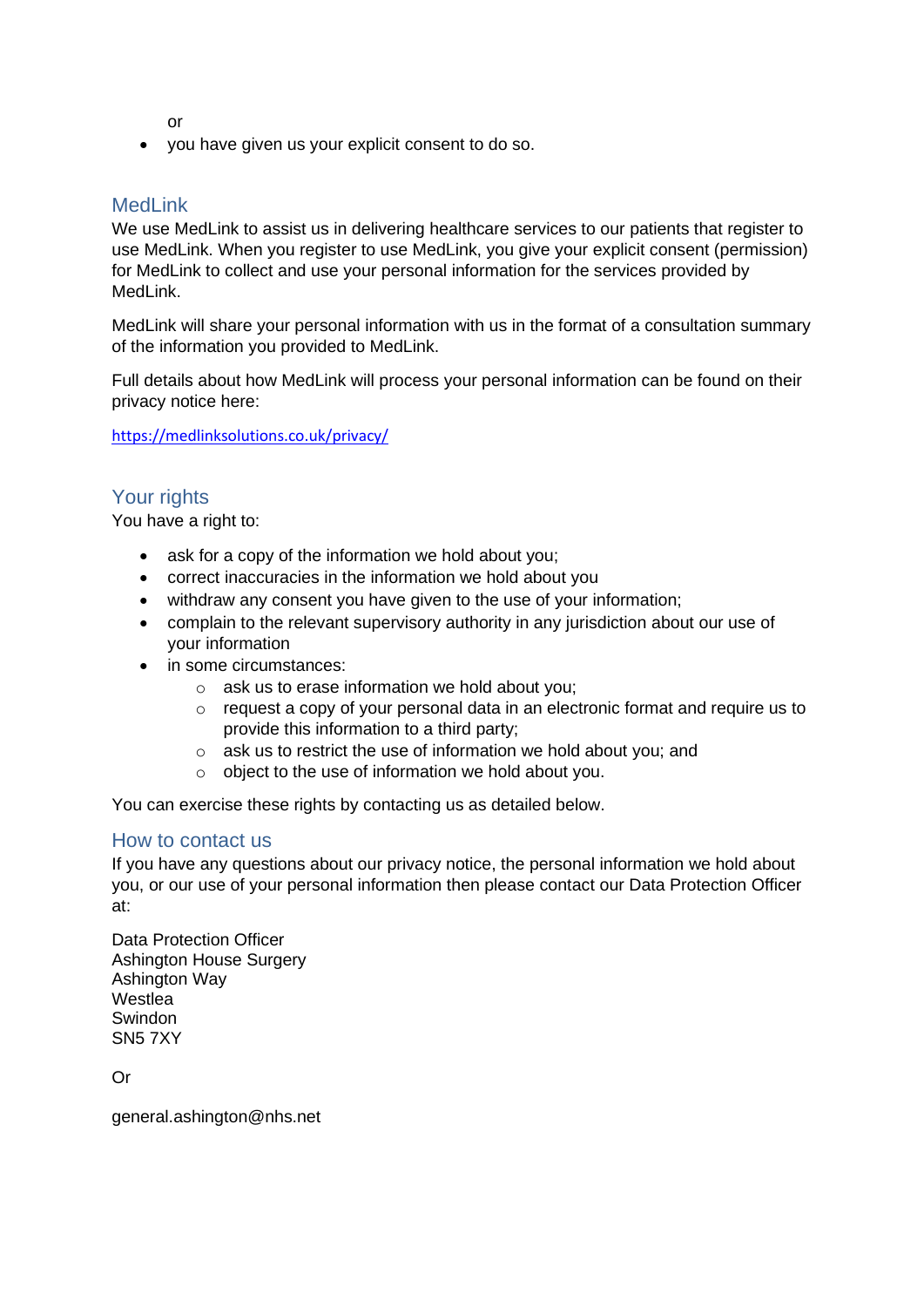## How to make a complaint

You also have the right to raise any concerns about how your personal data is being processed by us with the Information Commissioners Office (ICO):

<https://ico.org.uk/concerns>

0303 123 1113

#### Changes to our privacy notice

We keep our privacy notice under regular review and we will place any updates on this webpage. This privacy notice was last updated on March 2021

# COVID-19 Privacy Notice Appendix

This appendix has been added to include any additional data processing completed by us during the Coronavirus (COIVD-19) outbreak.

#### Summary Care Record with Additional Information

In light of the current emergency, the Department of Health and Social Care has removed the requirement for your explicit consent prior to sharing additional information as part of the summary care record.

You can read more about the changes to your Summary Care Record here:

[Supplementary Privacy Notice for Summary Care Records](https://digital.nhs.uk/services/summary-care-records-scr/scr-coronavirus-covid-19-supplementary-privacy-notice)

## GP Connect in support of the National COVID-19 Response

To help the NHS during the COVID-19 outbreak, NHS Digital are improving the access that doctors, nurses and healthcare professionals have to medical records and information, so that they can more safely treat and advise patients who are not in their usual GP practice, who call 111 or are seen in hospitals and other healthcare settings.

You can read more about GP Connect here:

[GP Connect information for patients](https://digital.nhs.uk/services/gp-connect/patients)

## GPES Data for Pandemic Planning and Research (COVID-19)

This practice is supporting vital coronavirus (COVID-19) planning and research by sharing your data with NHS Digital.

The health and social care system is facing significant pressures due to the coronavirus (COVID-19) outbreak. Health and care information is essential to deliver care to individuals, to support health, social care and other public services and to protect public health. Information will also be vital in researching, monitoring, tracking and managing the coronavirus outbreak. In the current emergency it has become even more important to share health and care information across relevant organisations. This practice is supporting vital coronavirus planning and research by sharing your data with NHS Digital, the national safe haven for health and social care data in England.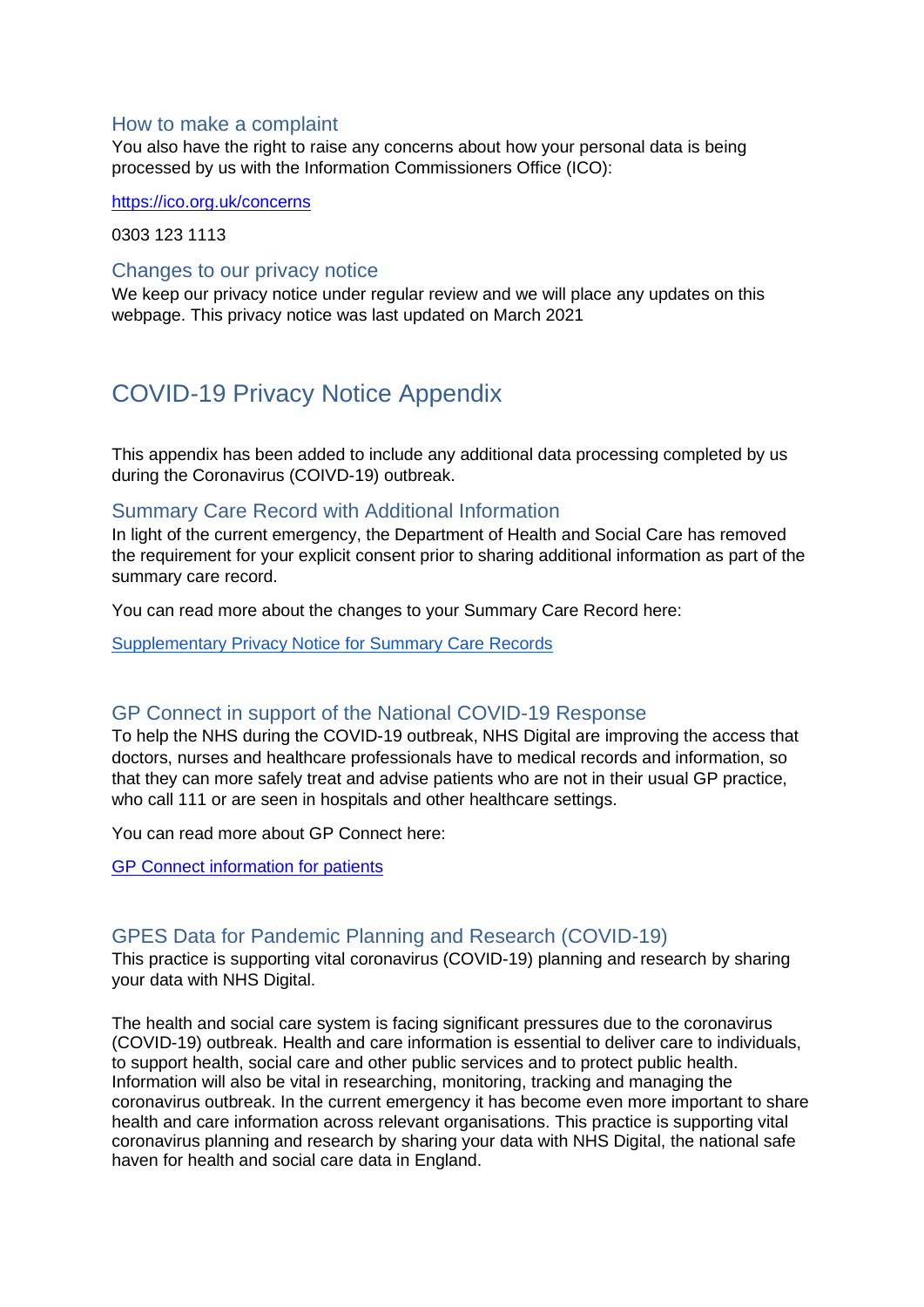# Our legal basis for sharing data with NHS Digital

NHS Digital has been legally directed to collect and analyse patient data from all GP practices in England to support the coronavirus response for the duration of the outbreak. NHS Digital will become the controller under the General Data Protection Regulation 2016 (GDPR) of the personal data collected and analysed jointly with the Secretary of State for Health and Social Care, who has directed NHS Digital to collect and analyse this data under the [COVID-19 Public Health Directions 2020](https://digital.nhs.uk/about-nhs-digital/corporate-information-and-documents/directions-and-data-provision-notices/secretary-of-state-directions/covid-19-public-health-directions-2020) (COVID-19 Direction).

All GP practices in England are legally required to share data with NHS Digital for this purpose under the Health and Social Care Act 2012 (2012 Act). More information about this requirement is contained in the [data provision notice issued by NHS Digital to GP practices.](https://digital.nhs.uk/about-nhs-digital/corporate-information-and-documents/directions-and-data-provision-notices/data-provision-notices-dpns/gpes-data-for-pandemic-planning-and-research)

Under GDPR our legal basis for sharing this personal data with NHS Digital is Article 6(1)(c) - legal obligation. Our legal basis for sharing personal data relating to health, is Article  $9(2)(g)$  – substantial public interest, for the purposes of NHS Digital exercising its statutory functions under the COVID-19 Direction.

# The type of personal data we are sharing with NHS Digital

The data being shared with NHS Digital will include information about patients who are currently registered with a GP practice or who have a date of death on or after 1 November 2019 whose record contains coded information relevant to coronavirus planning and research. The data contains NHS Number, postcode, address, surname, forename, sex, ethnicity, date of birth and date of death for those patients. It will also include coded health data which is held in your GP record such as details of:

- diagnoses and findings
- medications and other prescribed items
- investigations, tests and results
- treatments and outcomes
- vaccinations and immunisations

# How NHS Digital will use and share your data

NHS Digital will analyse the data they collect and securely and lawfully share data with other appropriate organisations, including health and care organisations, bodies engaged in disease surveillance and research organisations for coronavirus response purposes only. These purposes include protecting public health, planning and providing health, social care and public services, identifying coronavirus trends and risks to public health, monitoring and managing the outbreak and carrying out of vital coronavirus research and clinical trials. The British Medical Association, the Royal College of General Practitioners and the National Data Guardian are all supportive of this initiative.

NHS Digital has various legal powers to share data for purposes relating to the coronavirus response. It is also required to share data in certain circumstances set out in the COVID-19 Direction and to share [confidential patient information to support the response under a legal](https://digital.nhs.uk/coronavirus/coronavirus-covid-19-response-information-governance-hub/control-of-patient-information-copi-notice)  [notice](https://digital.nhs.uk/coronavirus/coronavirus-covid-19-response-information-governance-hub/control-of-patient-information-copi-notice) issued to it by the Secretary of State under the Health Service (Control of Patient Information) Regulations 2002 (COPI Regulations).

[Legal notices](https://www.gov.uk/government/publications/coronavirus-covid-19-notification-of-data-controllers-to-share-information) under the COPI Regulations have also been issued to other health and social care organisations requiring those organisations to process and share confidential patient information to respond to the coronavirus outbreak. Any information used or shared during the outbreak under these legal notices or the COPI Regulations will be limited to the period